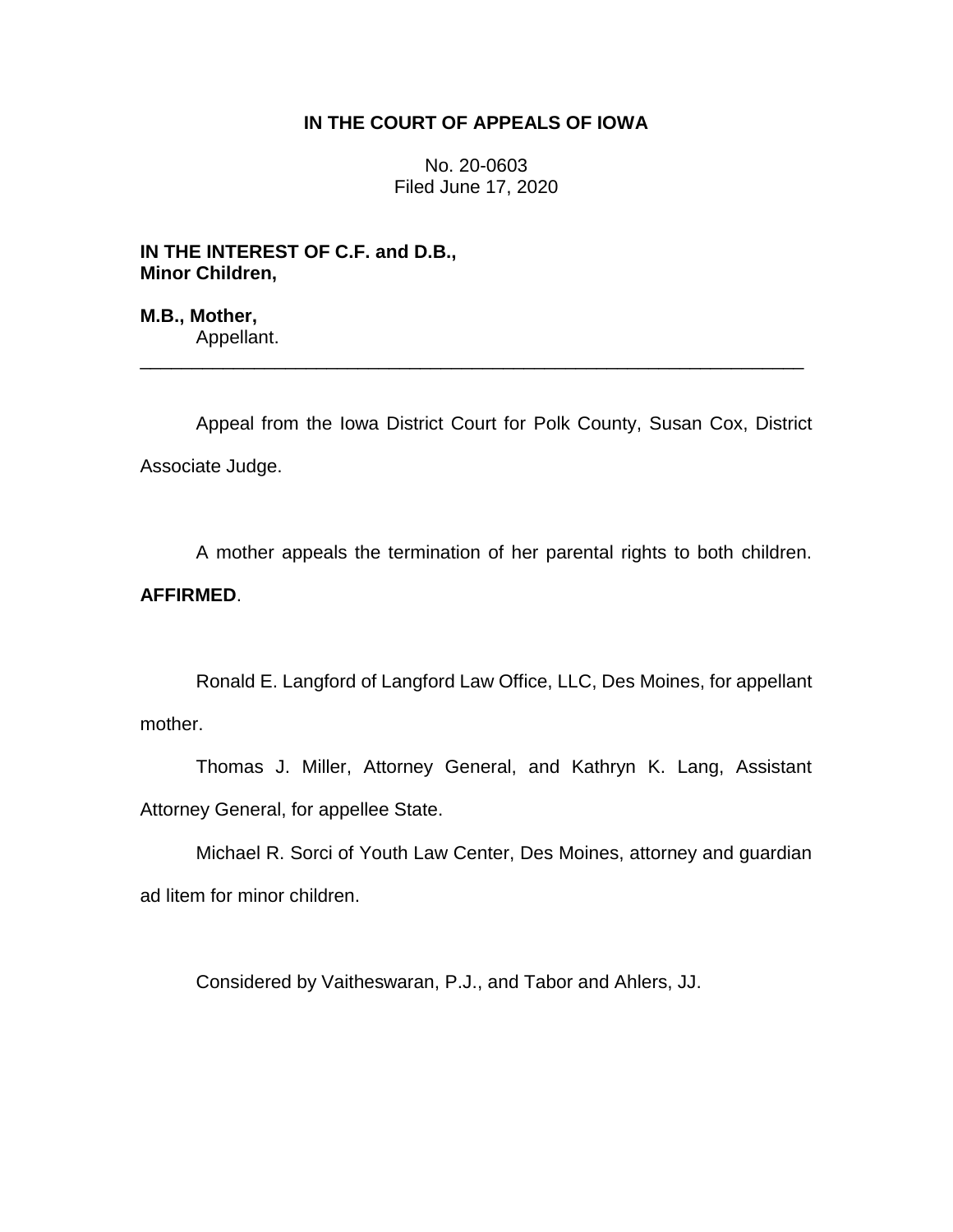**AHLERS, Judge.**

After nearly nine years of periodic services by the Iowa Department of Human Services (DHS), the juvenile court terminated the parental rights of the mother of the children and the father of each of the children.<sup>1</sup> Only the mother appeals. She raises three issues: (1) whether termination is in the best interest of the children; (2) whether the juvenile court erred by admitting into evidence exhibits alleged to be untimely filed or, alternatively, not granting the mother's request for a continuance; and (3) whether the juvenile court abused its discretion by admitting into evidence exhibits that were deemed timely because the juvenile court held the record open.

We must first address whether the mother has waived the issues by her failure to adequately argue them in her filings with this court. In her petition on appeal, with respect to each issue, the mother merely recited a legal conclusion, stated error was preserved, and cited two sections of the Iowa Code and three Iowa appellate cases. The section of the petition setting forth the issues does not cite the record, set forth an argument, or give any explanation of how the cited authorities apply to this case. By merely making conclusory statements without references to the record or how the cited authorities apply to the case, the mother may be deemed to have waived the issues. *See* Iowa R. App. P. 6.201(1)(d) ("The petition on appeal shall substantially comply with form 5 in rule 6.1401."); Iowa R. App. P. 6.1401–Form 5 ("[S]tate what findings of fact or conclusions of law the district court made with which you disagree and why, generally referencing a

 $\overline{a}$ 

<sup>1</sup> The children are C.F., born in 2011, and D.B., born in 2007.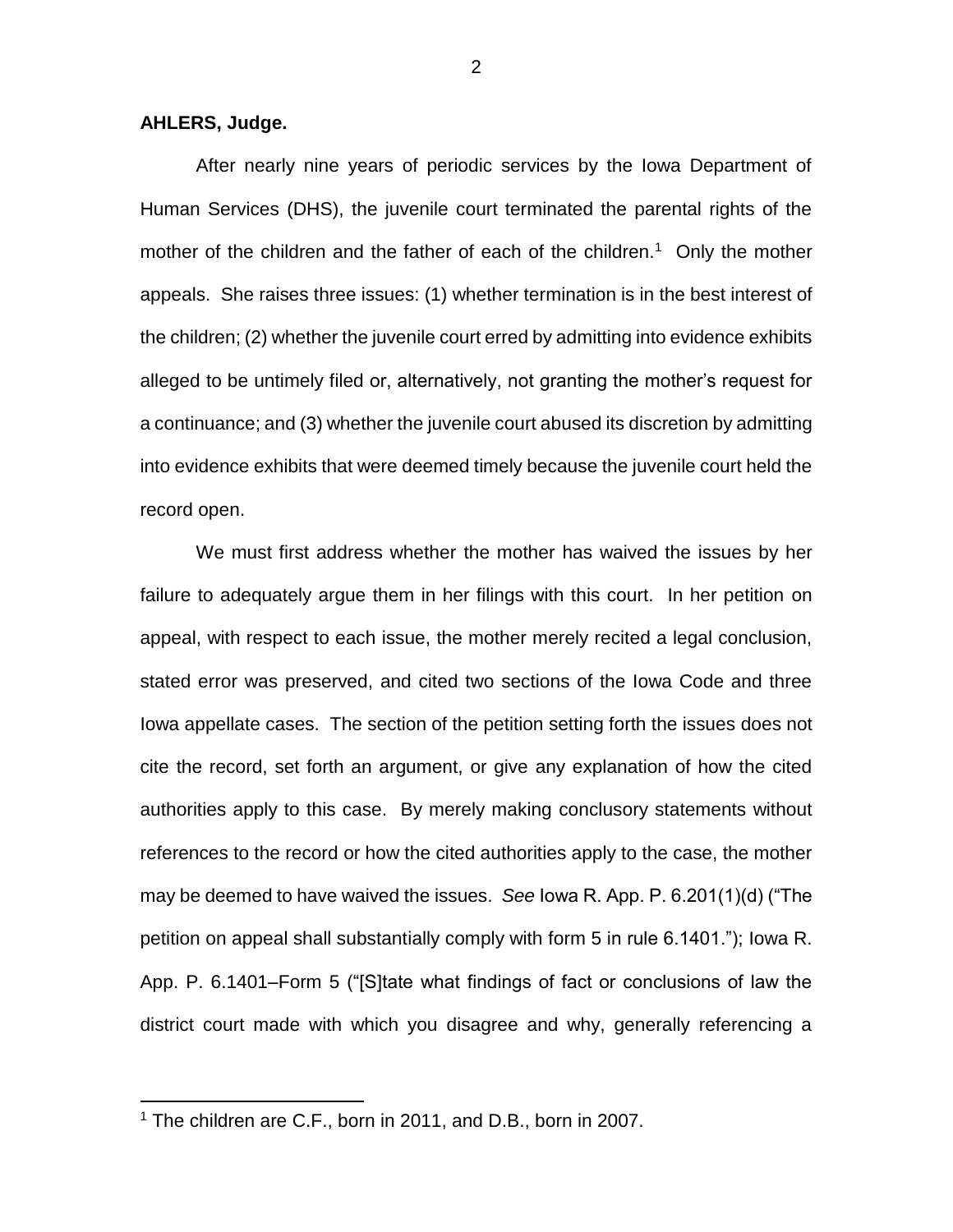particular part of the record, witnesses' testimony, or exhibits that support your position on appeal. . . . *General conclusions, such as 'the trial court's ruling is not supported by law or the facts' are not acceptable.*" (emphasis added)); *see also In re C.B.*, 611 N.W.2d 489, 492 (Iowa 2000) ("A broad, all encompassing argument is insufficient to identify error in cases of de novo review."); *Hyler v. Garner*, 548 N.W.2d 864, 876 (Iowa 1996) ("[W]e will not speculate on the arguments [a party] might have made and then search for legal authority and comb the record for facts to support such arguments."); *Inghram v. Dairyland Mut. Ins. Co.*, 215 N.W.2d 239, 240 (Iowa 1974) ("To reach the merits of this case would require us to assume a partisan role and undertake the appellant's research and advocacy. This role is one we refuse to assume."); *cf.* Iowa R. App. P. 6.903(2)(g)(3) (requiring arguments in briefs to contain reasoning, citations to authorities, and references to pertinent parts of the record). We acknowledge the expedited nature of appeals in termination-of-parental-rights cases, *see generally* Iowa R. App. P. 6.201, but the mother must give us something with which to work in conducting our review.

In this case, it is a close call whether the mother has given us adequate information and argument with respect to the first issue. Due to the fact the recital of the material facts in her petition gives us some indication of the nature of her argument on the best-interest-of-the-children issue, we will overlook the waiver problem and address that issue on its merits. However, with respect to the second and third issues, after reviewing the mother's petition, we are unable to determine the nature of the claimed errors, as the mother does not identify the exhibits at issue, does not identify where the exhibits are addressed in the record, makes no argument as to why they should not have been admitted, makes no argument as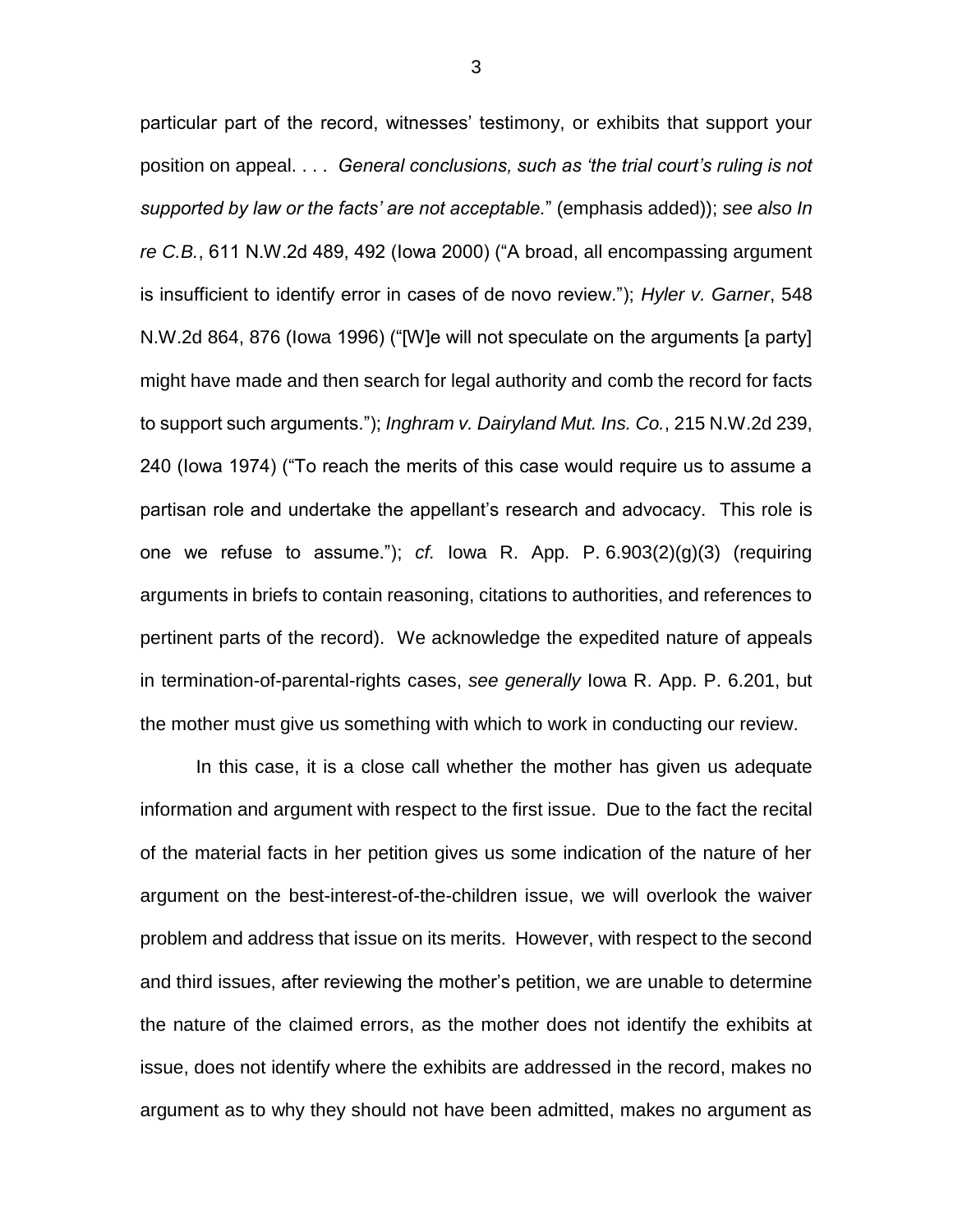to how the mother was prejudiced by their admission, makes no argument about why a continuance was needed, makes no argument as to how she was prejudiced by a failure to grant a continuance, and makes no argument how the juvenile court abused its discretion in admitting the exhibits or denying a request for a continuance. Therefore, we deem the mother to have waived any claimed error with respect to the admission of any exhibits or the denial of the mother's continuance request and will not address those issues any further.

As to the best-interest-of-the-children argument, we start with the standard of review. "We review proceedings terminating parental rights de novo." *In re A.S.*, 906 N.W.2d 467, 472 (Iowa 2018) (quoting *In re A.M.*, 843 N.W.2d 100, 110 (Iowa 2014)). "We are not bound by the juvenile court's findings of fact, but we do give them weight, especially in assessing the credibility of witnesses." *Id*. (quoting *A.M.*, 843 N.W.2d at 110).

Before turning to the merits, we note the mother raised no issue claiming the State failed to meet its burden of establishing the statutory grounds for termination or that any permissive factors set forth in Iowa Code section 232.116(3) (2019) should prevent termination. Therefore, we will not address those two steps in the three-step analysis. *See In re D.W.*, 791 N.W.2d 703, 706– 07 (Iowa 2010) (noting termination-of-parental-rights proceedings follow a threestep analysis to determine (1) whether statutory grounds for termination have been established, (2) whether termination is in the children's best interest, and (3) whether a statutory exception in Iowa Code section 232.116(3) should preclude termination); *Hyler*, 548 N.W.2d at 870 ("[O]ur review is confined to those propositions relied upon by the appellant for reversal on appeal.").

4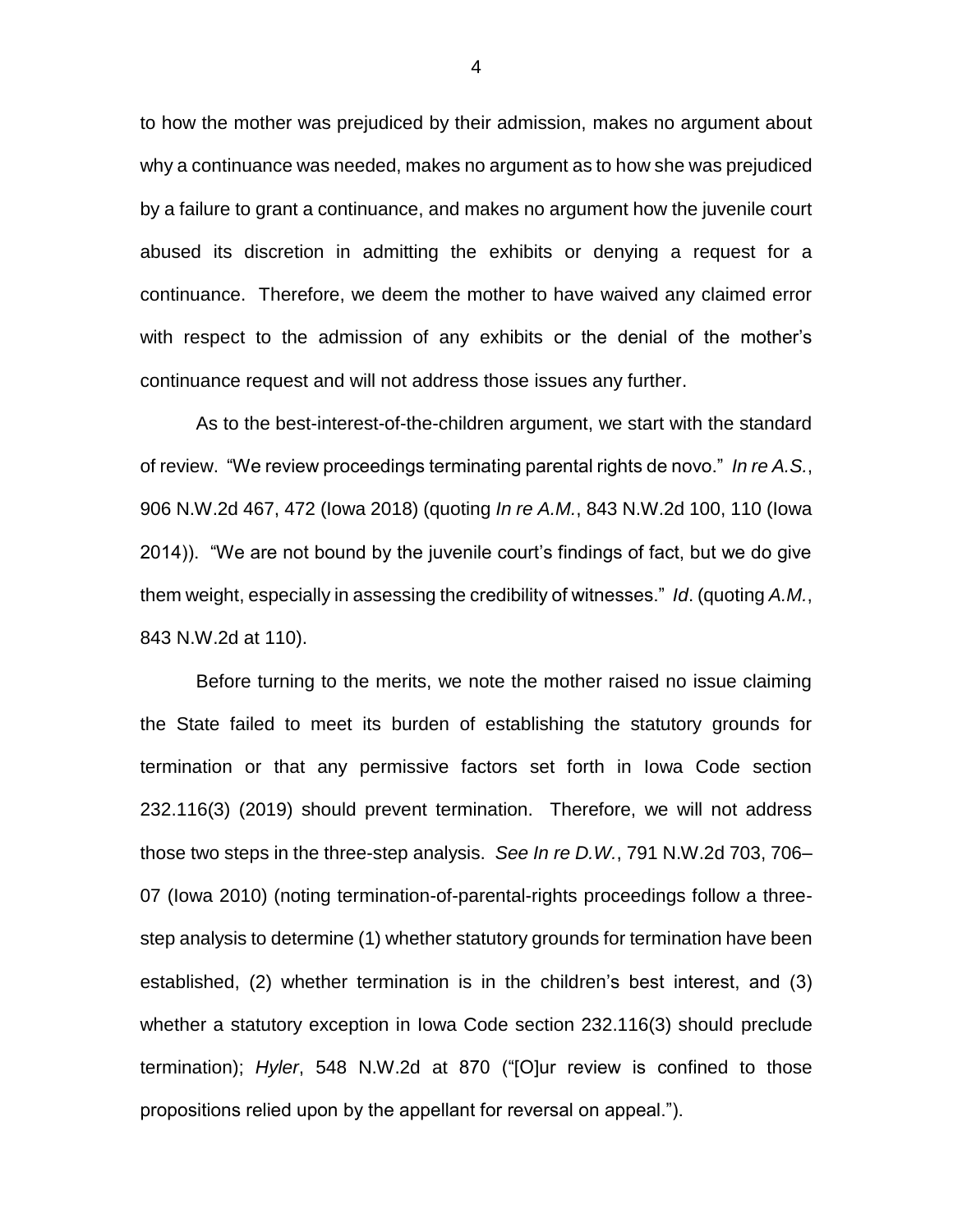Turning to the merits, after our de novo review of the record, we agree termination of the mother's parental rights is in the best interest of the children. We find the following summary provided by the juvenile court to be accurate:

The issue in this case is if the Court should terminate the mother's parental rights, after 9 years of DHS services and numerous treatments. Within the last two weeks, the mother finally understood she is an alcoholic and cannot drink at all. Due to the mother's alcoholism, the children have been exposed to her erratic intoxicated conduct, violence from her boyfriend, and unsanitary living conditions resulting in bugs and rodents. Even after the most recent removal, the mother was intoxicated when she visited the children.

The mother is correct in pointing out that, before the current child-in-needof-assistance proceedings that led to termination, prior DHS involvement during the nine-year-span was sporadic and short-lived. However, the fact remains that the mother has had those nine years to address her alcoholism. She has failed to do so. Showing up at the termination hearing after those nine years and claiming to have finally realized she is an alcoholic does not preclude termination. First, the mother has a history of complying with demands for sobriety for short periods of time, only to return to drinking. Therefore, we are not convinced her current profession of dedication to sobriety will take root. *See In re A.B.*, 815 N.W.2d 764, 778 (Iowa 2012) ("Insight for the determination of the child's long-range best interests can be gleaned from 'evidence of the parent's past performance for that performance may be indicative of the quality of the future care that parent is capable of providing.'" (quoting *C.B.*, 611 N.W.2d at 495)).

Second, these children have already had to wait too long to have a reliable parent. They finally have reliable parents in the form of their foster parents, who intend to adopt if permitted. *See In re J.B.L.*, 844 N.W.2d 703, 706 (Iowa Ct. App.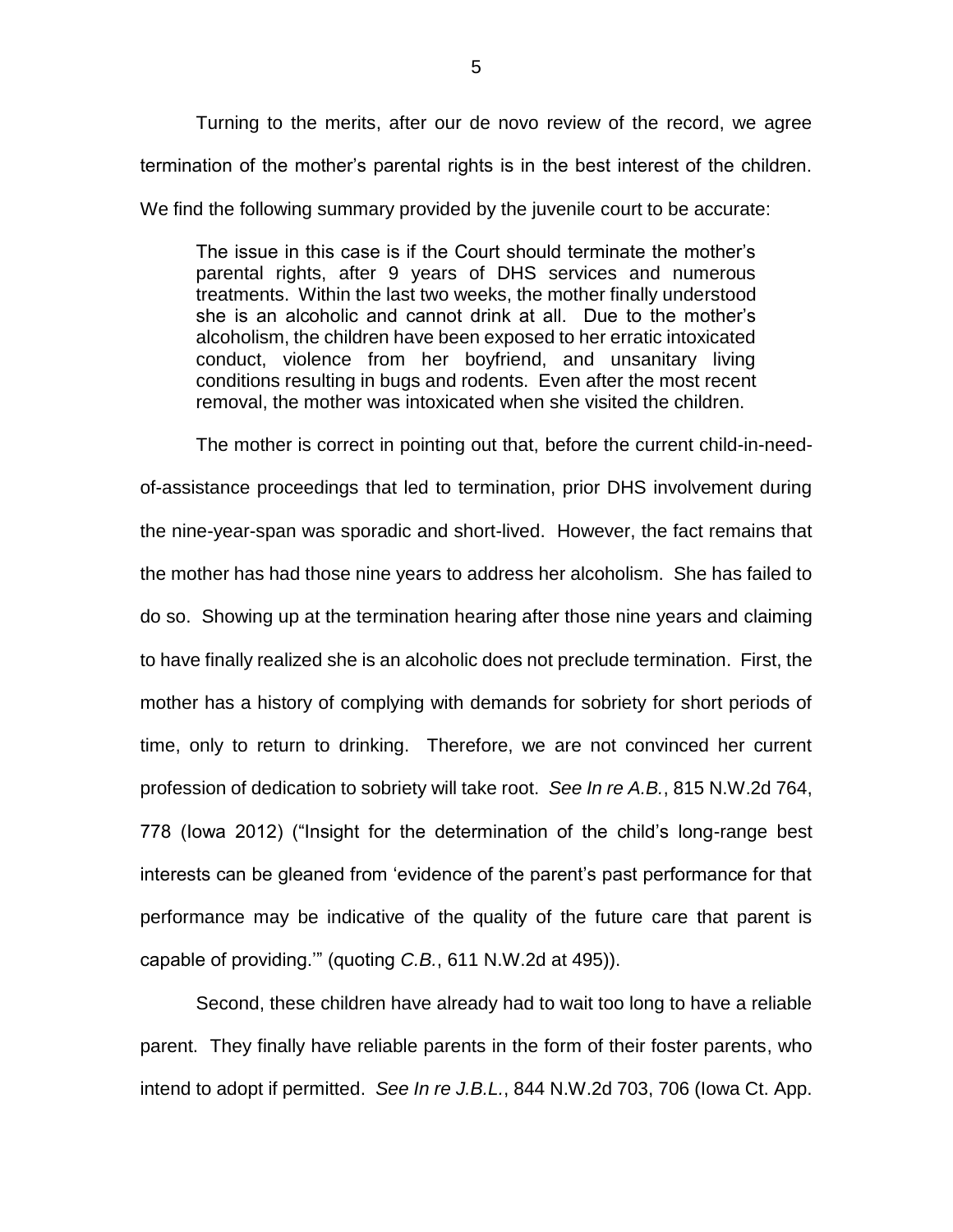2014) (noting Iowa Code section 232.116(2)(b) provides that, in determining a child's best interest, the court may consider a child's integration into a foster home and the foster family's willingness to permanently integrate the child into the foster family). They should not have to wait any longer to see if the mother will finally successfully address her alcoholism and adequately parent them. *See A.M.*, 843 N.W.2d at 112 ("It is well-settled law that we cannot deprive a child of permanency after the State has proved a ground for termination under section 232.116(1) by hoping someday a parent will learn to be a parent and be able to provide a stable home for the child." (quoting *In re P.L.*, 778 N.W.2d 33, 40 (Iowa 2010))).

The mother points out that a significant amount of evidence was presented about the cleanliness of her house. While this is true, it does not help the mother's argument. The juvenile court made the following observation:

This case is not about clutter. [The mother] is unable to keep the house sanitary and free from rodents/bugs because of the alcoholism. The filth of the house is an indicia of [the mother's] alcoholism—along with other behavioral indicators which demonstrate her inability to provide for the children's most basic safety needs.

We view this observation as an acknowledgment that the lack of cleanliness of the house by itself would not necessarily have led to removal and eventual termination. We agree with the juvenile court's observation and acknowledgment. Like the juvenile court, we view the unclean house as a symptom of the mother's alcoholism that contributes to the overall concern that prevents return of the children. This concern also undermines the mother's argument that there must not be any concerns about the condition of the house because supervised visits took place there. There is a vast difference between supervised visits and returning the